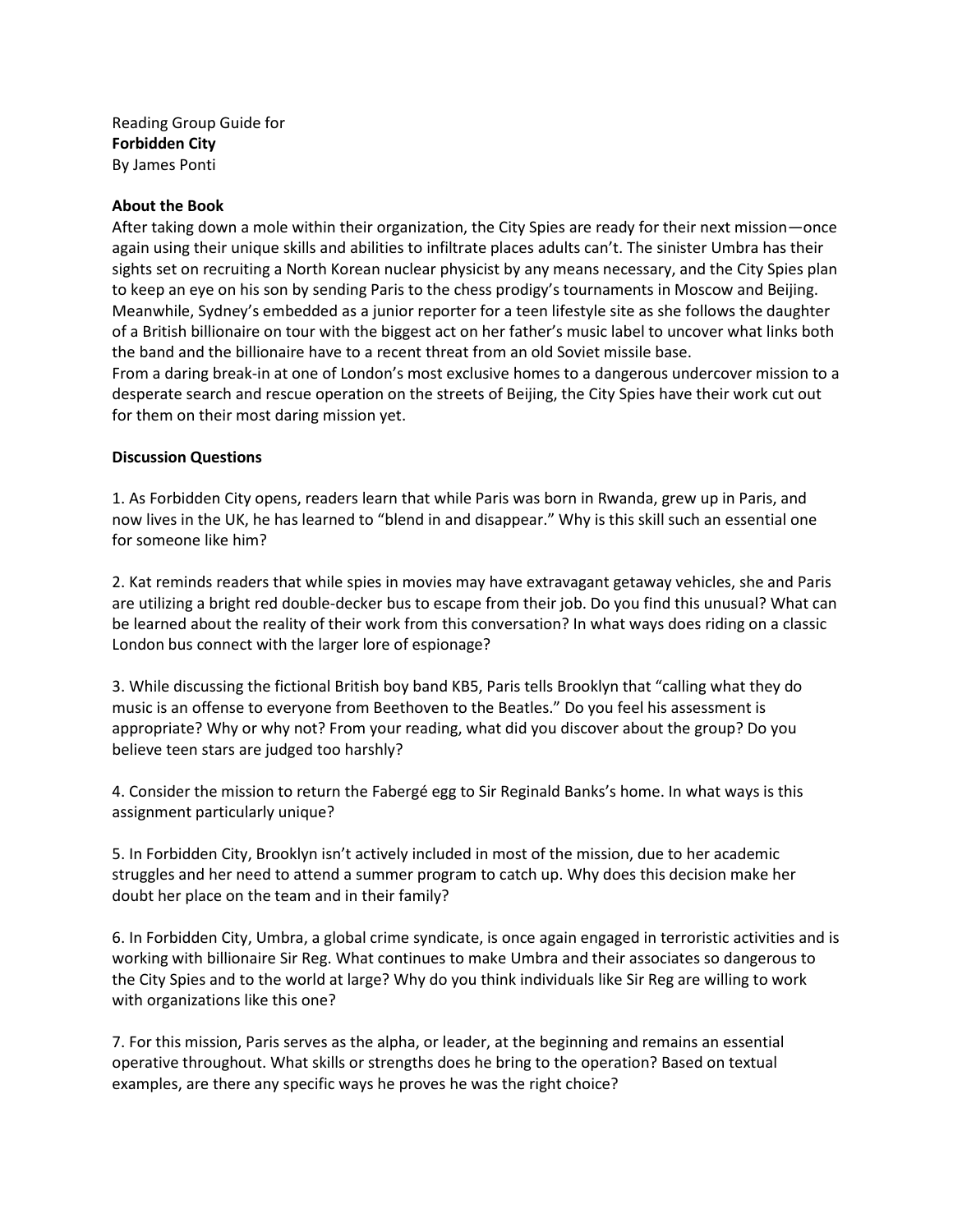8. This installment of the City Spies series focuses on self-identity or how these young people view themselves individually and their roles in the larger group. What examples from Forbidden City can you find that supports this statement? What are some specific ways in which the members of the City Spies have a greater self-awareness of who they are?

9. Consider Sydney's assignment to serve as a reporter for All Roads Lead to Audrey as a means of staying close and monitoring the activities of Sir Reg by shadowing his daughter Tabitha. Do you see Sydney as the best candidate for this part of the mission? What important skills does Sydney have to offer? What might be the biggest obstacles for such an assignment?

10. At school, Brooklyn befriends Charlotte, a classmate that once lived at FARM and was a member of the City Spies before she was removed. What makes this new friendship so complicated?

11. Given what you know about this mission and the City Spies in general, why is it so vital for the young spies to maintain their secrecy?

12. In your opinion, what makes the Sorokin family such dangerous individuals? Offer specific examples from the novel to support your position.

13. Based on what you learn through reading Forbidden City and your impressions from other books in the series, who is your favorite spy on the team or the character you identify with most? What is it about this specific character that makes you admire them?

14. While discussing her former life at FARM and the espionage and missions in which she played a part, Charlotte tells Brooklyn, "'Sometimes I miss the excitement . . . it was fun being in on a secret. I miss being friends with everyone. I miss that terribly.'" What can be inferred by Charlotte's confession? Why does learning that Mother has adopted the City Spies wound her?

15. In Forbidden City, part of their mission requires a visit to China, where Mother and Paris visit both the Great Wall and Bird's Nest Stadium (officially known as Beijing National Stadium). Compare and contrast these two architectural structures. What do you believe these two treasures of China symbolize?

16. In the novel, readers discover that Jin-sun, a prominent North Korean nuclear physicist, wants to defect from his country with his son, Dae-jung. Considering the danger and consequences of such an action, why would an individual risk doing so? What does Jin-sun hope to gain for himself and his child?

17. Considering the conclusion of Forbidden City, what do you predict will happen in the next installment of City Spies?

## **Extension Activities**

**RUSSIA—**A part of the mission the City Spies undertake in Forbidden City lands some of the team in Russia, a country filled with renowned cities, buildings, and locales.

Using library and internet resources, have students learn more about landmarks in Russia, specifically selecting an architectural work (examples include but aren't limited to St. Basil's Cathedral, Gorky Park, Red Square, and the Winter Palace in St. Petersburg), researching it, and sharing with the group their favorite findings.